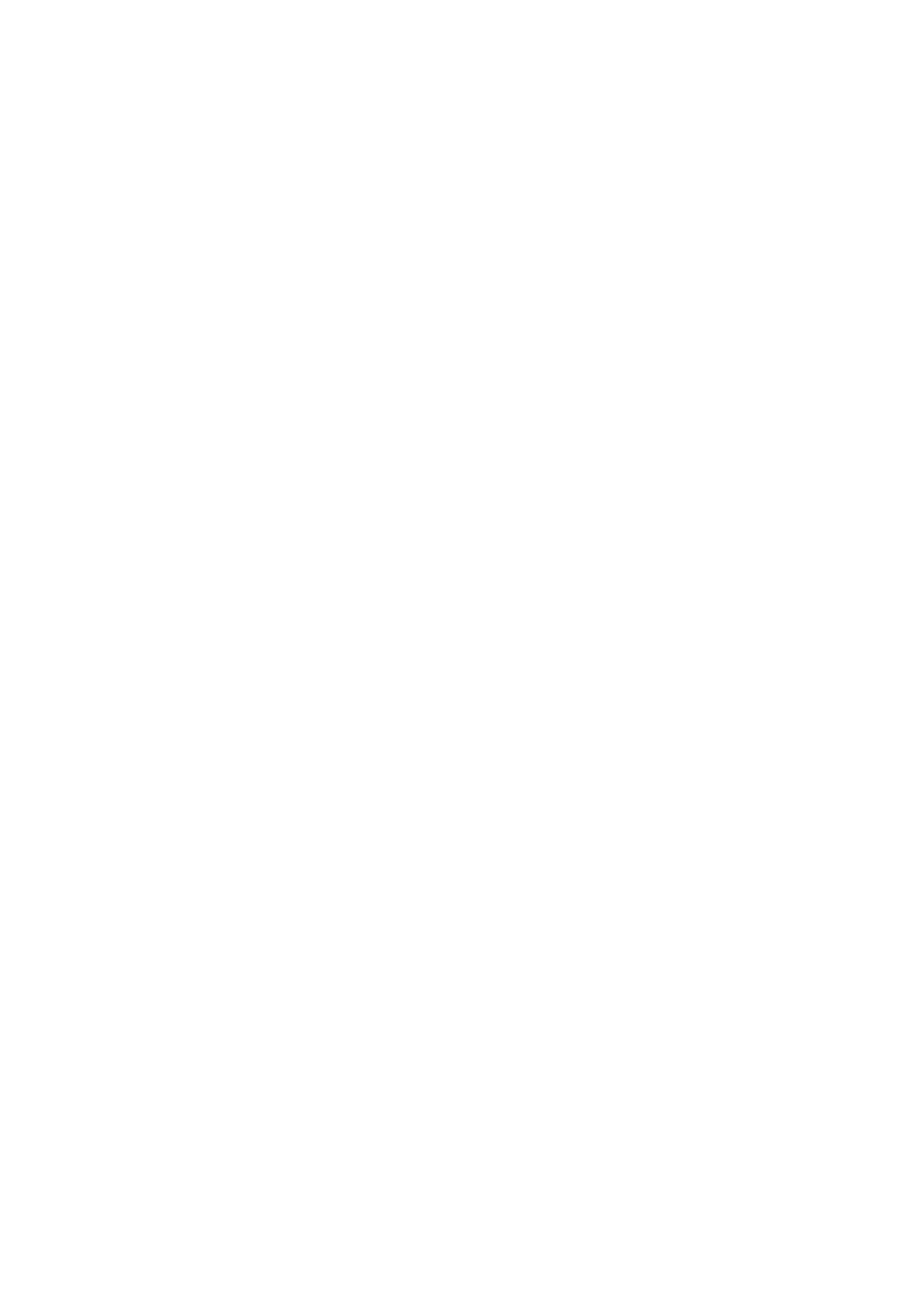Assessing Mathematical Proficiency MSRI Publications Volume **53**, 2007

# **Chapter 7 Aspects of the Art of Assessment Design**

# JAN DE LANGE

Educational design in general is a largely underestimated and unexplored area of design, and its relationship with educational research can be characterized as somewhat less than satisfying. The design of assessments is often seen as an afterthought. And it shows.

Of course, there is a wealth of publications on assessment, but quite often these focus on psychometric concerns or preparation for high-stakes tests (a very profitable industry). What is lacking is a tight linkage between research findings and the creation of mathematically rich and revealing tasks for productive classroom use. The report "Inside the black box" [Black and Wiliam 1998], which looks in depth at current research, shows clearly that we should not only invest more in classroom assessment in mathematics, but also that the rewards will be high if we do so.

# **Linking Items with Framework**

To provoke some discussion, and to invite the reader to reflect on the items and make a judgment, I start the examples with an item from the Third International Mathematics and Science Study (TIMSS). According to the TIMSS web site http://www.timss.org, TIMSS was "the largest and most ambitious international study of student achievement ever conducted. In 1994–95, it was conducted at five grade levels in more than 40 countries (the third, fourth, seventh, and eighth grades, and the final year of secondary school)." Mathematics coverage on TIMSS was, in essence, international consensus coverage of the traditional curriculum.

The item in question, given to students about 14 years old in the mid-1990s, involved a simplified portion of a regional road map, replicated on the next page. The scale is reinforced by a sentence above the map:

One centimeter on the map represents 8 kilometers on the land.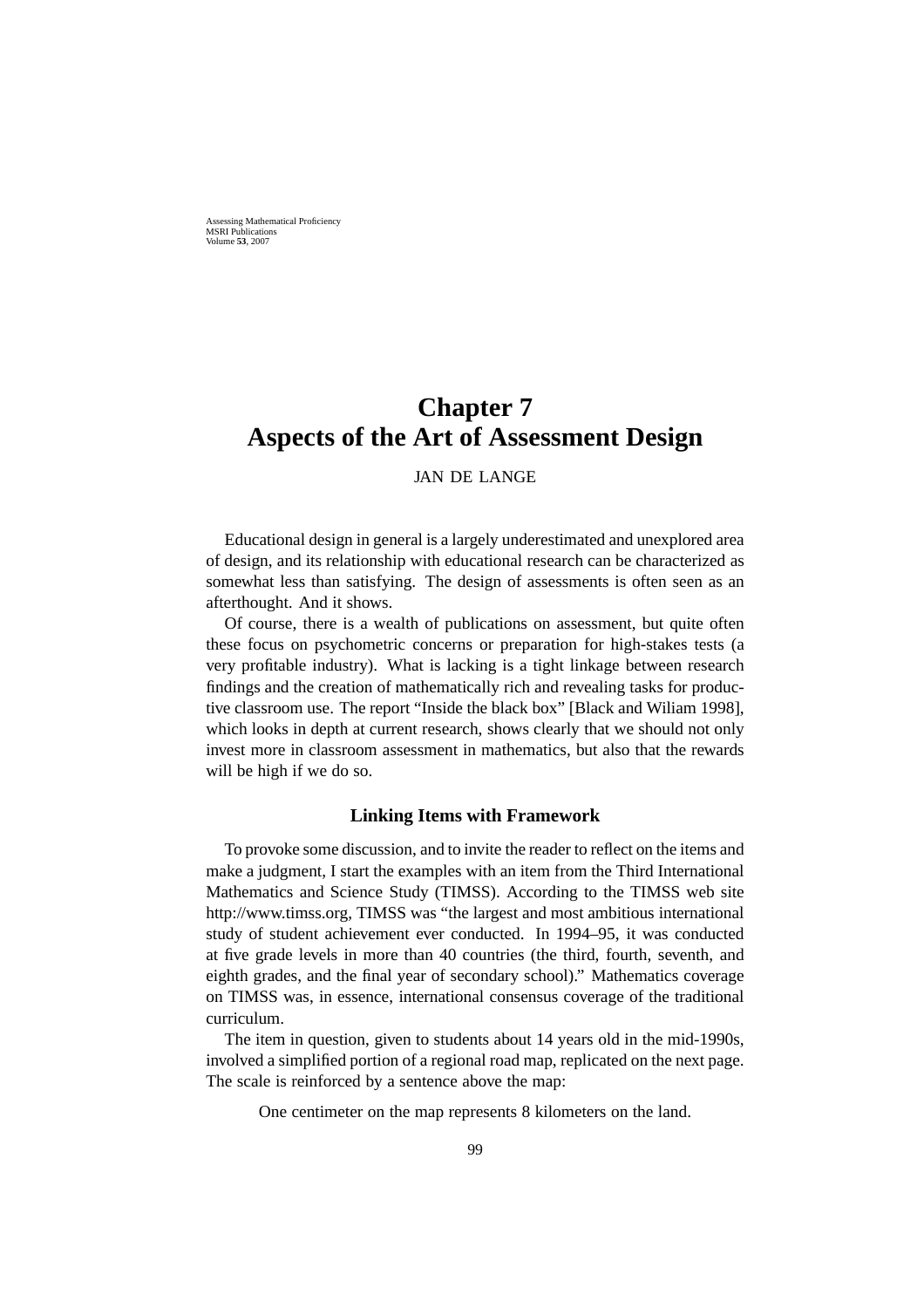100 JAN DE LANGE

### Distance on a Map



About how far apart are Oxford and Smithville on the land? A. 4 km B. 16 km C. 25 km D. 35 km

The problem seems simple, actually too simple, for the intended age group. The multiple-choice format makes it even easier for the students to find the correct answer, 35 km. There is nothing wrong with easy questions as such; the surprise lies in the "intended performance category," which is "using complex procedures." The consequence of this classification is that students who have chosen answer C are considered able to use complex mathematical procedures. This seems somewhat far-fetched.

This example shows clearly that we need to make sure that there is a reasonable relationship between "expected performances" (or "competencies" or "learning goals") and assessment items. This may seem straightforward but is at the heart of the design of any coherent and consistent assessment design.

## **Framework and Competencies**

Discussions of mathematical competencies have really evolved during the last decade, not least because of large-scale assessments like TIMSS, the Program for the International Student Assessment, known as PISA (see http://nces.ed.gov/ surveys/pisa/AboutPISA.asp), and the U.S. National Assessment of Educational Progress, known as NAEP (see http://nces.ed.gov/nationsreportcard/). Items from TIMSS and PISA are discussed in this chapter. (NAEP is discussed in Chapters 1 and 3.)

The context used in the TIMSS item above is excellent. The task is an authentic problem: estimate distances using a map and a scale. But simply placing a problem in a context can create difficulties as well. This has been discussed in the literature, although not widely. That it is necessary to pay more attention to the connection between context and content is shown by the following example, taken from a popular U.S. textbook series: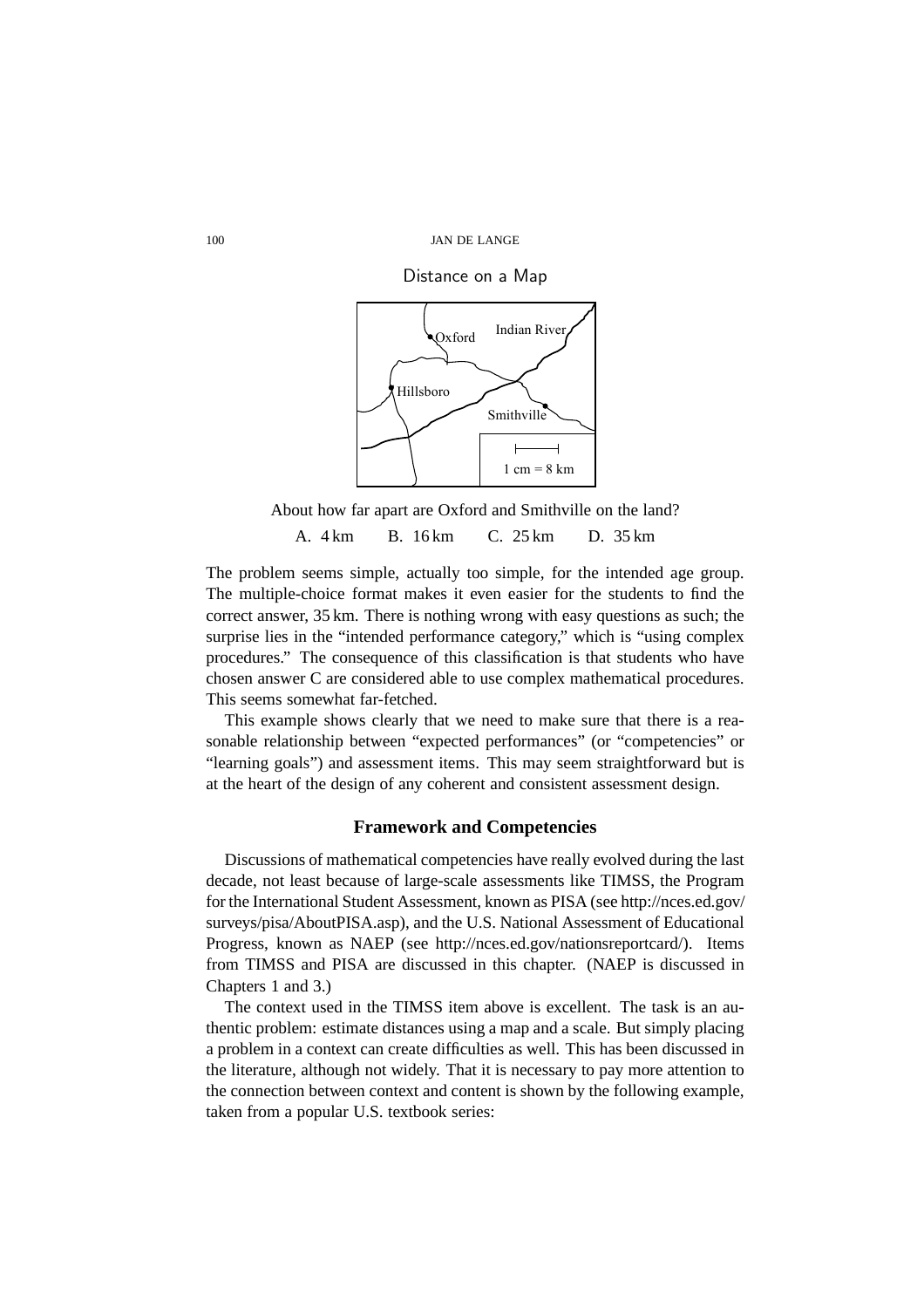One day a sales person drove 300 miles in  $x^2 - 4$  hours. The following day, she drove 325 miles in  $x + 2$  hours.

 Write and simplify a ratio comparing the average rate the first day with the average the second day.

This example shows clearly what we would classify as a non-authentic problem in the sense that the mathematics is sound, but is unlikely to be needed in the context in which the problem has been set. To call this "problem solving using algebra," as the textbook suggests, clearly shows that we need clearer understandings of and guidelines for the design of authentic problem solving items.

Figure 1, adapted from [PISA 2003, p. 30], suggests concerns illustrated by the examples. In the center of the figure are the problem as posed, and the desired solution. The ovals at the top of Figure 1 indicate that special attention is given to mathematical situations and contexts, and that problems on the assessment will focus on overarching mathematical concepts. These are the mathematical arenas in which students will be examined. The bottom oval in Figure 1 refers to competencies — the specific mathematical understandings we want to measure. The question is, do the students have these competencies? Especially in classroom assessment, this question is often overlooked: the teacher poses a question, the students give an answer, and the issue considered is whether or



Figure 1. Problems, competencies, context, and content. Adapted from [PISA 2003, p. 30].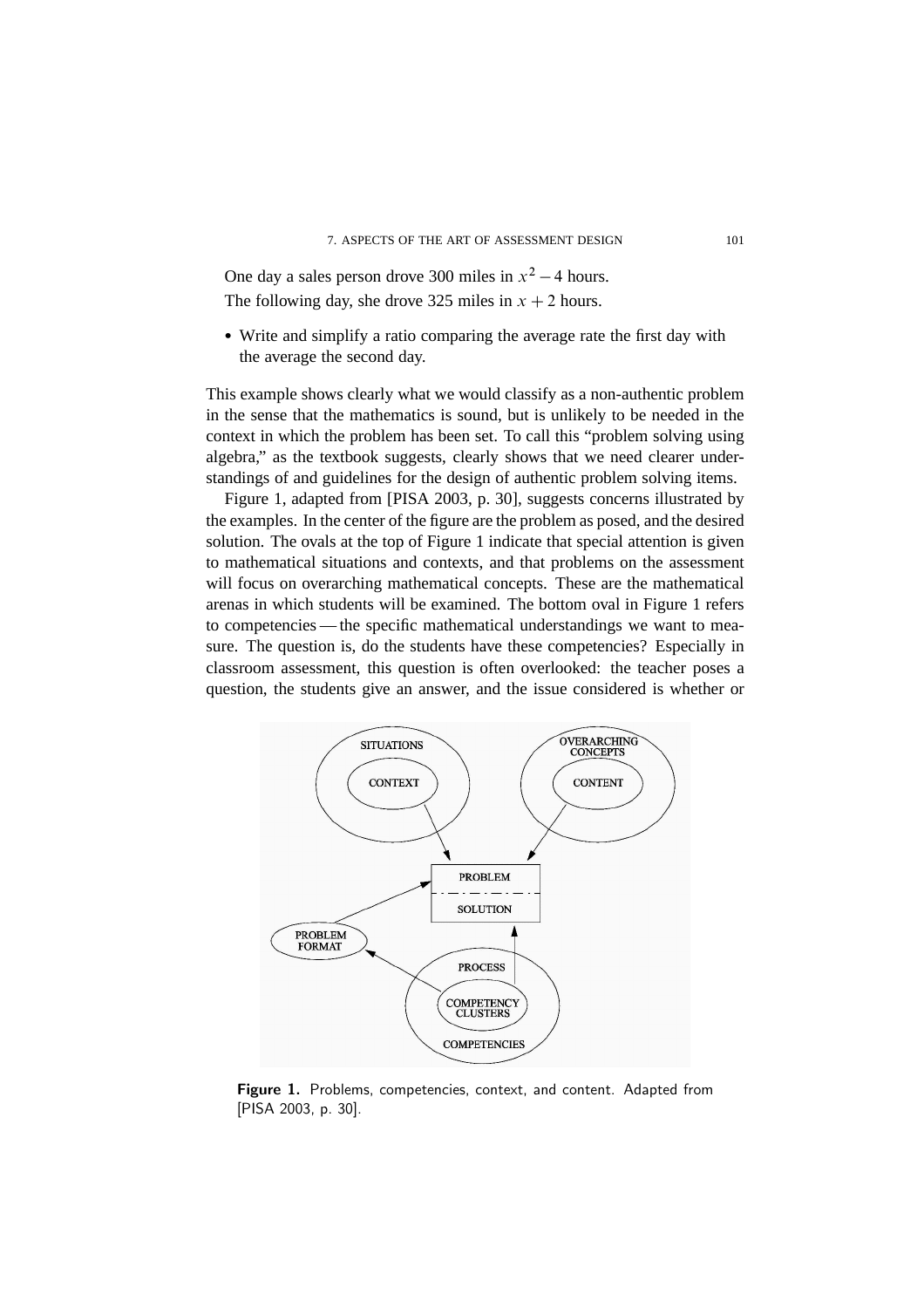not the answer is correct. More often than not both teacher and students fail to reflect on what competencies were used in order to solve the "problem."

Figure 1 by itself does not shed any light on how these relationships function in good task design, it just indicates that these relationships need to function properly. But we need much more research in order to come close to answers that are scientifically based. At this moment many high-quality tasks are the result of creative impulses, and often seem more the result of an art than the result of scientific principles.

As we look at different frameworks we see some correlation between the competencies identified, albeit with slight differences. In an earlier *Framework for Classroom Assessment* [de Lange 1999] the following clusters of competencies were identified:

- *Reproduction*: simple or routine computations, definitions, and (one-step or familiar) problems that need almost no mathematization.
- *Connections*: somewhat more complex problem solving that involves making connections (between different mathematical domains, between the mathematics and the context).
- *Reflection*: mathematical thinking, generalization, abstraction and reflection, and complex mathematical problem solving.

These clusters of competencies are at the heart of the PISA framework. Each of the clusters can be illustrated with examples. (Note: These are not meant as examples of psychometrically valid test items, merely as illustrations of the competencies needed.)

## *Examples of reproduction*

What is the average of 7, 12, 8, 14, 15, 9?

1000 zed are put in a savings account at a bank, at an interest rate of 4%. How many zed will there be in the account after one year?

The savings account problem above is classified as reproduction, because it will not take most students beyond the simple application of a routine procedure. The next savings account problem goes beyond that: it requires the application of a chain of reasoning and a sequence of computational steps that are not characteristic of the reproduction cluster competencies, hence is classified as in the connection cluster.

### *Examples of connections*

1000 zed are put in a savings account at a bank. There are two choices: one can get a rate of 4%, or one can get a 10 zed bonus from the bank and a 3% rate. Which option is better after one year? And after two years?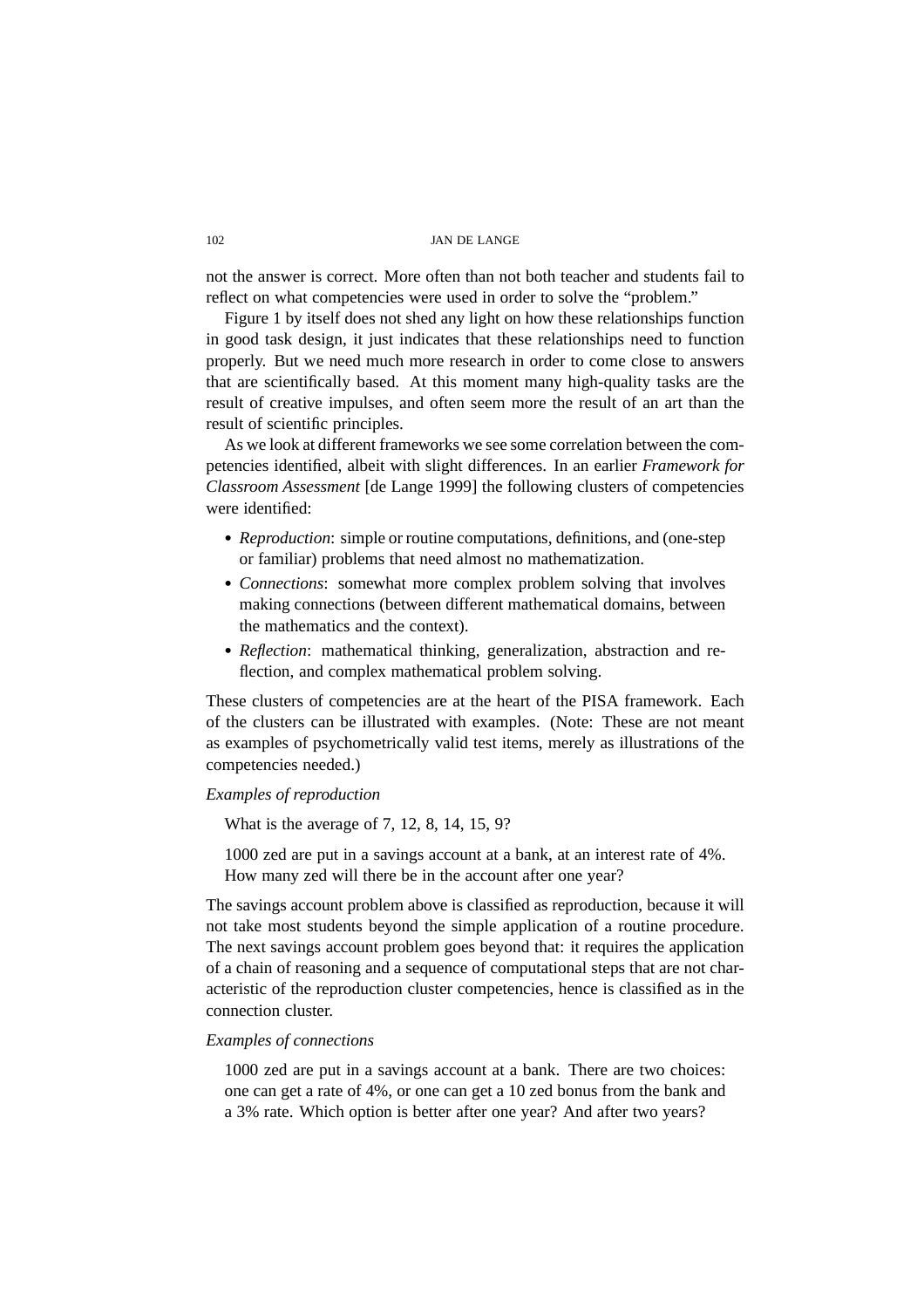Mary lives two kilometers from school. Martin five. What can you say about how far Mary and Martin live from each other?

### *Example of reflection*

In Zedland the national defense budget is 30 million zed for 1980. The total budget for that year is 500 million zed. The following year the defense budget is 35 million zed, while the total budget is 605 million zed. Inflation during the period covered is 10%.

- (a) You are invited to give a lecture for a pacifist society. You intend to explain that the defense budget decreases over this period. Explain how you would do this.
- (b) You are invited to give a lecture for a military academy. You intend to explain that the defense budget increases over this period. Explain how you would do this.

# **Item Difficulty and Other Considerations**

I observed, when discussing the TIMSS example, that items may be "simple," not in the sense that many students succeed in doing the task, but in the sense that students seem to have the mathematical skills required to do so. The story of how the following example stopped being a potential PISA item raises questions about the kinds of tasks that should be included in large-scale assessments.

# **Heartbeat**

For health reasons people should limit their efforts, for instance during sports, in order not to exceed a certain heartbeat frequency.

For years the relationship between a person's recommended maximum heart rate and the person's age was described by the following formula:

*Recommended maximum heart rate* = 220 *age*

Recent research showed that this formula should be modified slightly. The new formula is as follows:

```
Recommended maximum heart rate = 208 - (0.7 \times age)
```
Question 1

A newspaper article stated: "A result of using the new formula instead of the old one is that the recommended maximum number of heartbeats per minute for young people decreases slightly and for old people it increases slightly."

From which age onwards does the recommended maximum heart rate increase as a result of the introduction of the new formula? Show your work.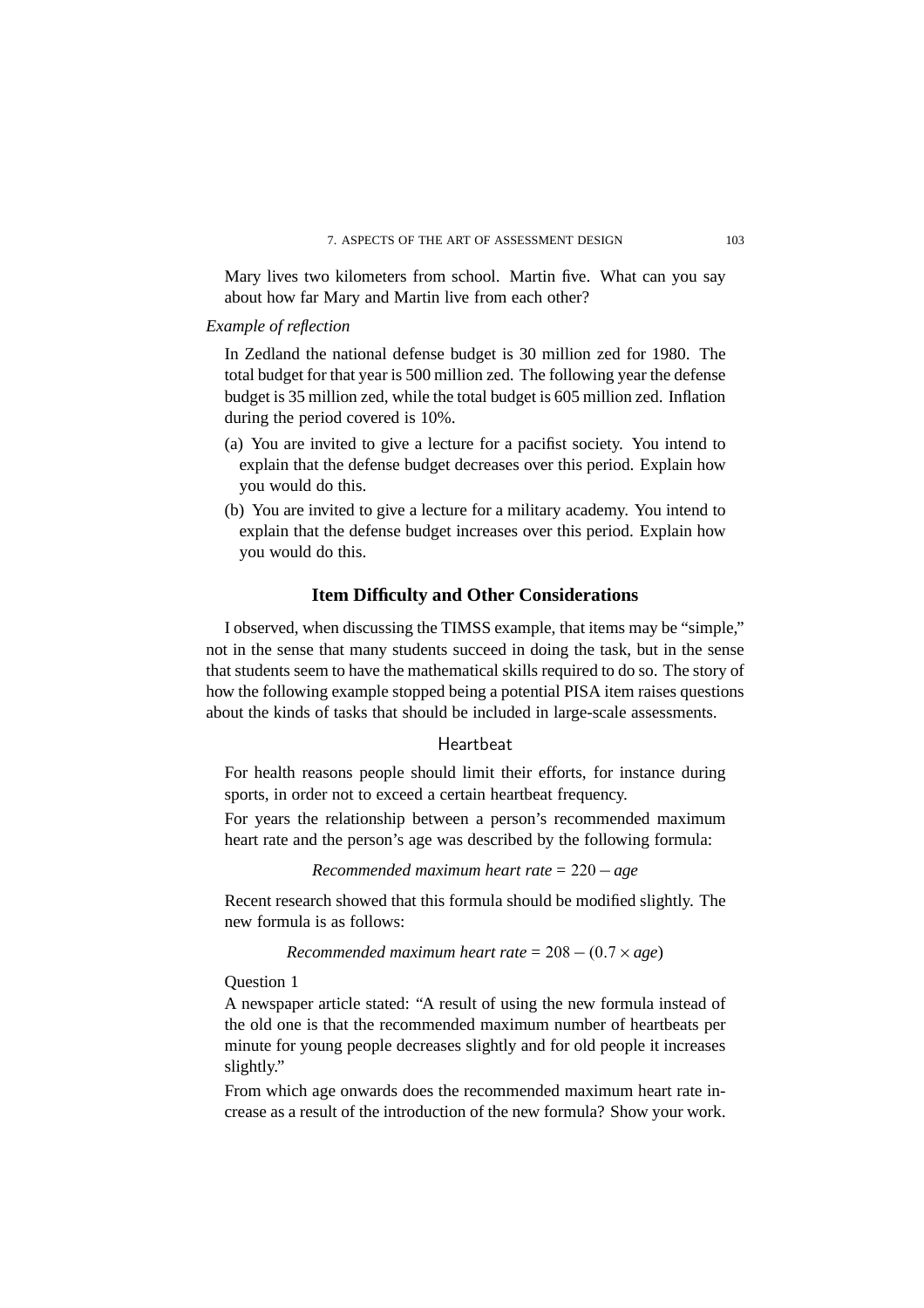### Question 2

The formula *Recommended maximum heart rate* =  $208 - (0.7 \times age)$  also helps determine when physical training is most effective: this is assumed to be when the heartbeat is at 80% of the recommended maximum heart rate.

Write down a formula for calculating the heart rate for most effective physical training, expressed in terms of age.

This problem seems to meet most standards for a good PISA item. It is authentic; it has real mathematics; there is a good connection between context and content; and the problem is nontrivial. Therefore it was no great surprise that when this item was field tested, it did well as a test of the relevant student knowledge. There was only one small difficulty: fewer than 10% of the students were successful. This was a reason to abandon the problem.

Abandoning such problems is a problem! We should look into why this item is difficult for so many 15-year-old students! Why are we excluding items of this kind, with a rather low success rate, from these kinds of studies? We are probably missing a valuable source of information, especially if we consider the longitudinal concept underlying the whole PISA study.

### **Knowing How to Think**

TIMSS underscores this point — at least in my opinion. Let us look at an item for 18-year-olds from the 1990s. This item was the subject of a *New York Times* article by E. Rothstein, titled "It's not just numbers or advanced science, it's also knowing how to think" (9 Mar 1998, p. D3). The title is not a quote from the PISA framework regarding the clusters, but a very good observation that the journalist made when looking at this item.

### Rod

A string is wound symmetrically around a circular rod. The string goes exactly four times around the rod. The circumference of the rod is 4 cm and its length is 12 cm.



Find the length of the string. Show all your work.

The *Times* article included a solution that has all the essentials in the first sentence: "Imagine that you unwrap the cylinder and then flatten it." If you do that,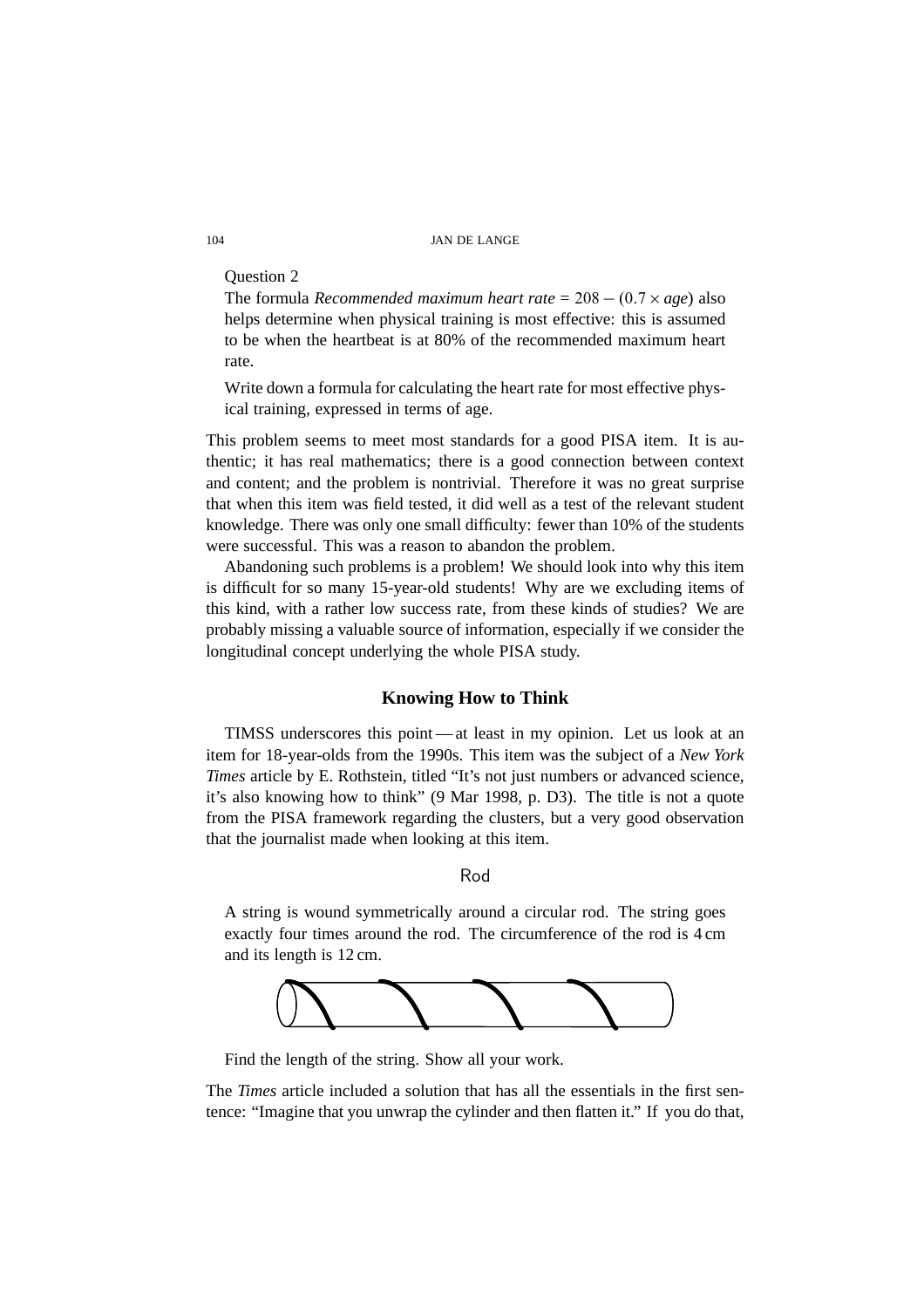you see that the cylinder becomes a rectangle that is 4 cm (the circumference of the cylinder) in height. The string unrolls as a straight line, and it first hits the bottom of the rectangle at a distance  $1/4$  of the length of the cylinder, or 3 cm. The next part of the string starts again at the top, hits the bottom 3 cm further along, and so on.



Once the unwrapping has been visualized, an application of the Pythagorean theorem is all that remains to be done. However imagining the unwrapping is something that caused a major problem for almost all students (about 10% got the problem correct) because "knowing how to think" in this creative, applied sense is not part of many curricula. Despite the low success rate it is very useful to have an item like the Rod Problem in the study, because it can reveal significant problems with the curriculum.

This last example might suggest that we reconsider the aims of mathematics education. *If* we consider that the TIMSS Distance on a Map Problem shows that kids are able to carry out complex mathematical procedures; *if* we accept that the Heartbeat Problem should not be in the item collection because it is too difficult; and *if* we similarly reject the Rod Problem, then there seems to be reason to reflect on mathematics education as a whole, and on assessments in particular. Are our students really so "dumb," or as a German magazine asked its readers in reaction to PISA: "Are German kids *doof* ?"

This is an interesting question, worth serious reflection, especially in light of some more or less recent outcomes of educational research about mathematics learning. An alternative is to consider the possibility that poor student performance on such tasks is a result of the lack of curricular opportunities, both in terms of specific mathematical experiences (such as in the case of the rod problem) and because, in general those designing curricula have seriously underestimated what students might be able to do if appropriately challenged and supported.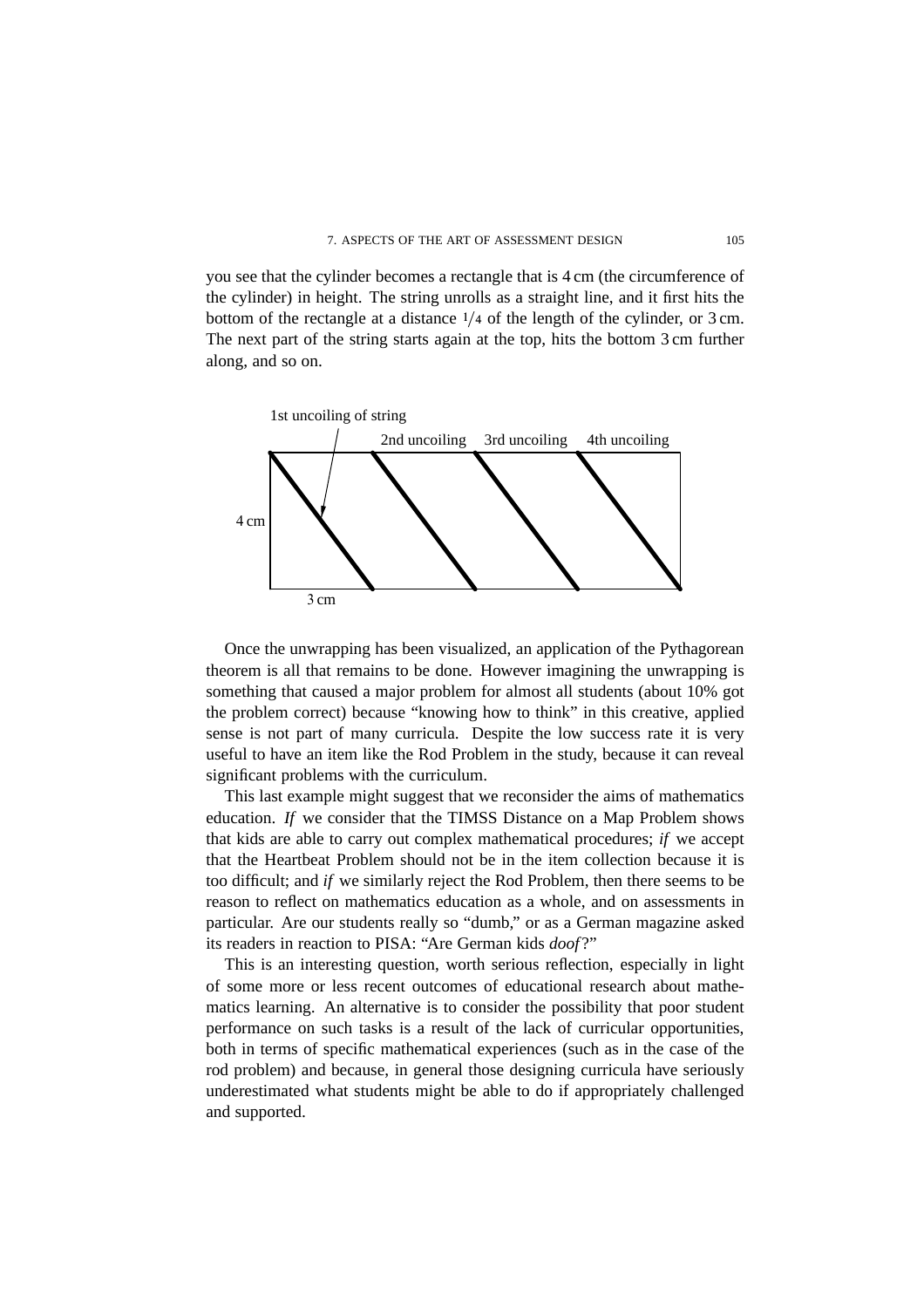# **Enhancing Mathematics Learning**

Neuroscientists have entered the arena that was considered the domain of cognitive psychologists, mathematics educators, and others. Barth et al. [2006] stated: "Primitive (innate) number sense can be used as a tool for enhancing early mathematics." This is a point well made (about young children) and once again mentioned by an Organisation for Economic Co-operation and Development report [OECD 2003, p. 25]: "Children can do much better than was expected." (The question here of course is: who expected what? But we will not go into that discussion here.) The German mathematics educator Wittmann expressed similar sentiments, probably shared by many who study young children's learning of mathematics: "Children are much smarter than we tend to think" (quoted in *Der Spiegel*, 12 Jun 2004, p. 190).

If all this is true (and we think it is), this has great implications, not only for curriculum design but for assessment as well. It means that assessment should assess as many learning outcomes as possible, at the edge of what children can solve. We need challenging tasks that give us real and valuable information about students' thinking.

Here are examples, taken from regular schools and regular kids, that not only show that there seems to be much truth in these quotes, but also that good assessment design can deliver us little miracles.

This is a test designed for 5- to 6-year-olds. The images shown here (continued on the next page) contain written responses from a student, including the lines from the camera to the shoes in the upper left rectangle:

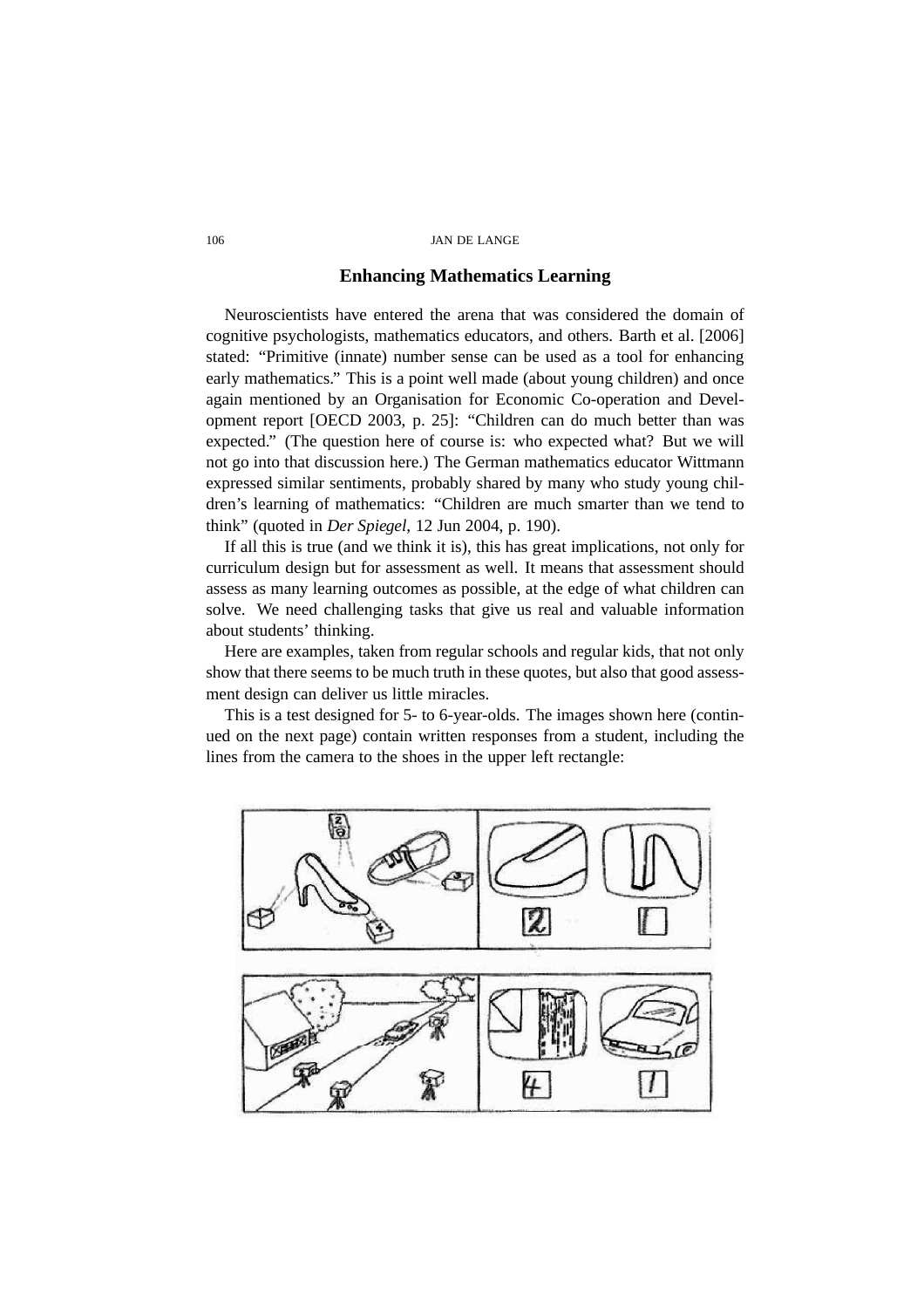

The only question the children were asked is: "Who makes the photo?" The teacher explained orally that this means that the kids had to find the camera that made the pictures shown on the right.

Here is a student's explanation for his response to the first problem (see preceding page):

Look, you have camera 1, 2, 3 and camera 4. And you see two shoes. Camera 2 makes photo 1. This is because camera 2 points towards the nose of the shoe [points to the two lines he has drawn]. And camera 1 films the heel of the shoe.

Camera 4 films the other side; otherwise you would have seen the three dots. And camera 3 films the other shoe!

And here are his comments on the last of the four problems shown:

This is a difficult one!

Camera 3 films the left side of the girl and in the picture you face the other side. Camera 1 films that side, and camera 2 films the back of that girl. Camera 4 shows no lens. This [the lens] sits in front of the camera [points to the front of camera 4] because they are filming towards the playground. And so [puts finger on line of vision] the camera films the shovel.

Yes, this problem does involve complex geometric reasoning. But as we see, many students are capable of doing it, if given the experience.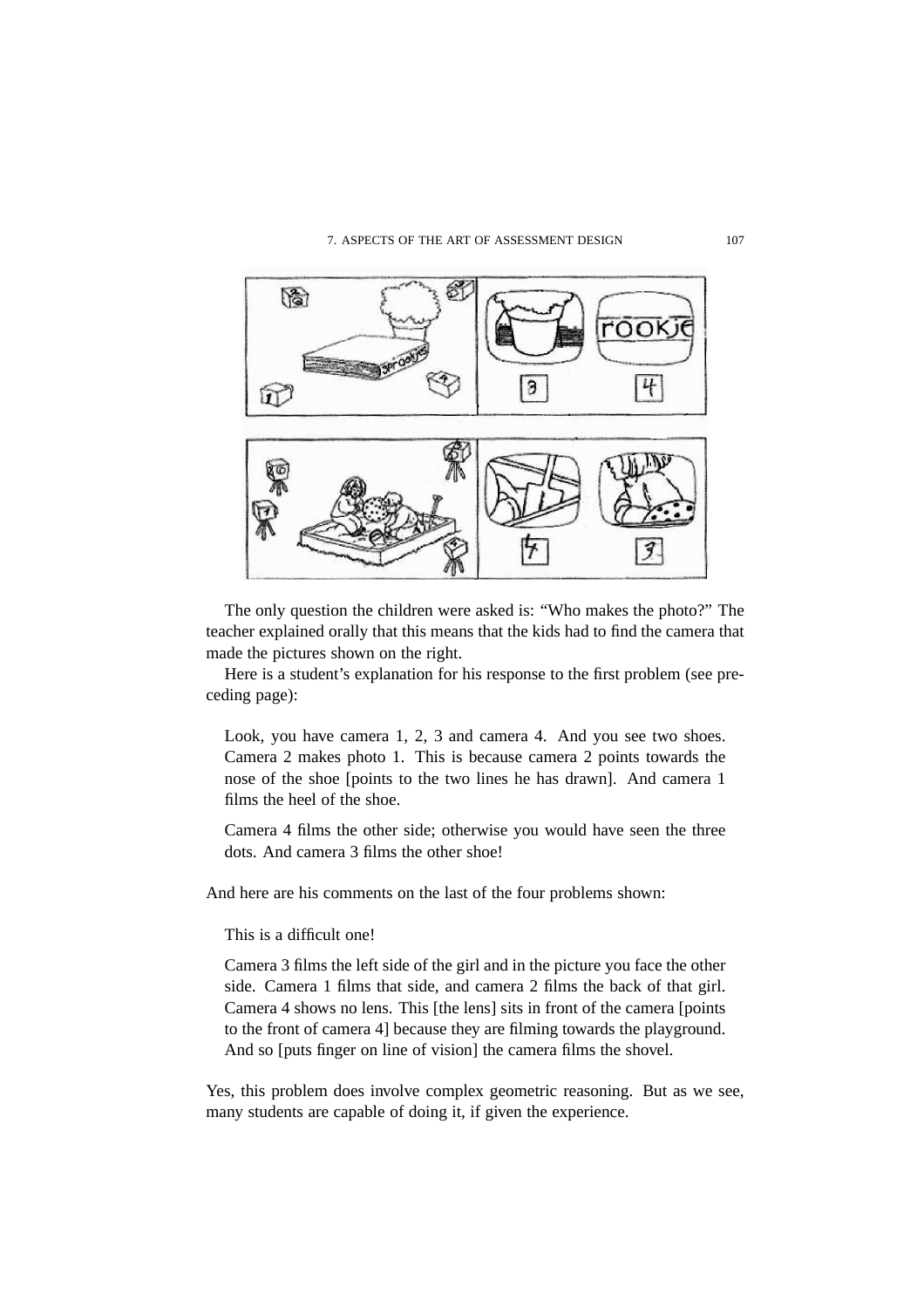# **Reasoning Is an Art**

Another example that was trialed both at middle school level and with graduate mathematics students will give us some insight in the possibilities of assessment, and how to challenge students to become mathematical reasoners.

The problem starts with a little strip that shows how the following figure was created.



The first figure of the strip is a "cross." The horizontal and vertical segments are extended to form the second figure. The second figure is rotated 22.5 degrees about its center and four new segments are drawn to create the third figure. (Thus the angle marked in the third figure is 22.5 degrees.)



The task: Use transparencies that show the shape to make a Moorish star pattern. An example of such a Moorish star pattern is shown at the top of the next page.

After a while most students are able to make the star. The real question follows: if you know that a key angle is 22.5 degrees, what are the measurements of all the other angles in the star pattern? (See middle picture on the next page.)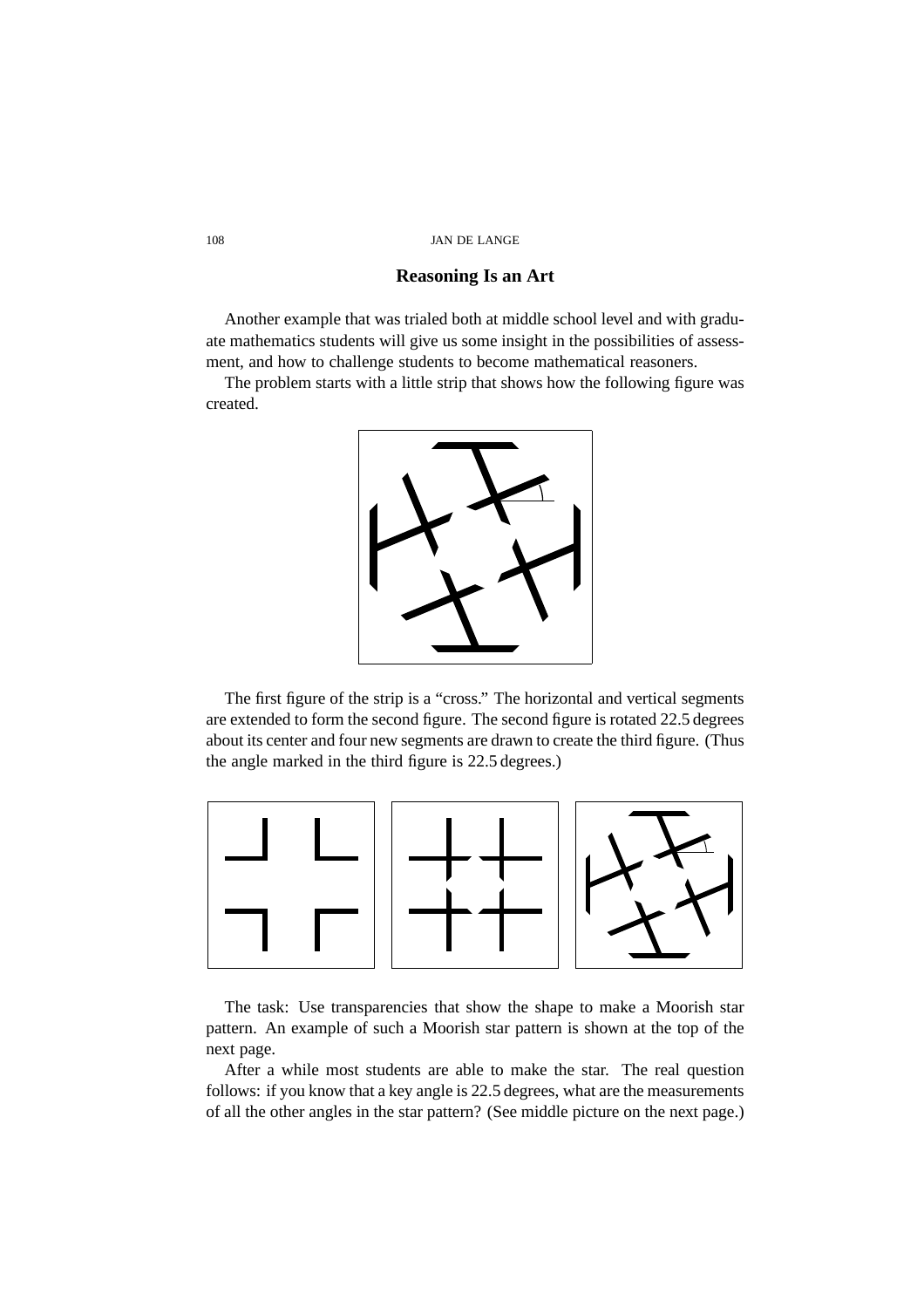

And how did we get the following star with the same transparencies? What do you know about the number of star points, and about all angles?



It goes almost without saying that both the 14-year-olds and 24-year-olds were indeed challenged and surprised. But above all they encountered the beauty of mathematics in a very unexpected way.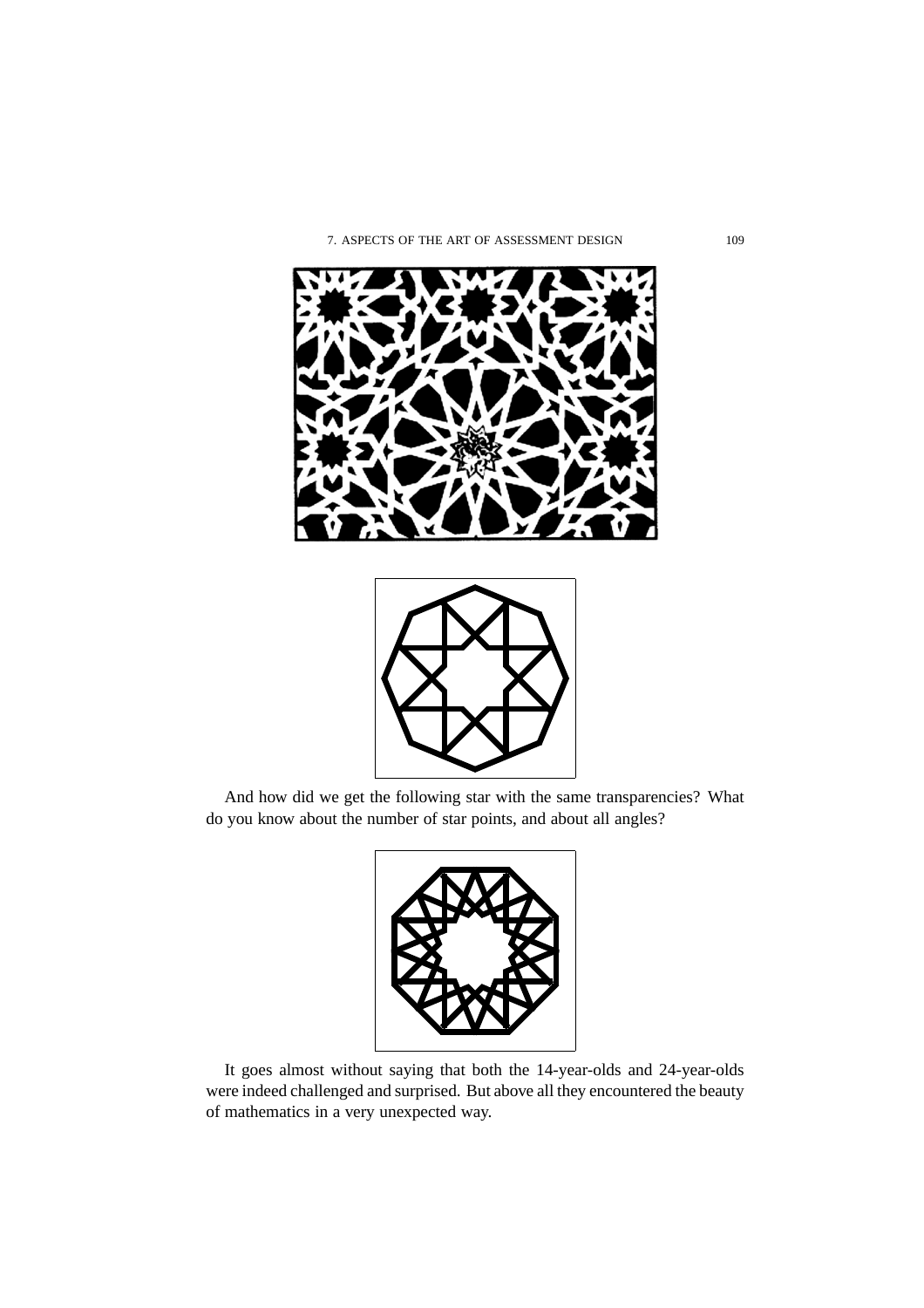



In sum: Mathematics meets art; mathematics assessment needs to be an art.